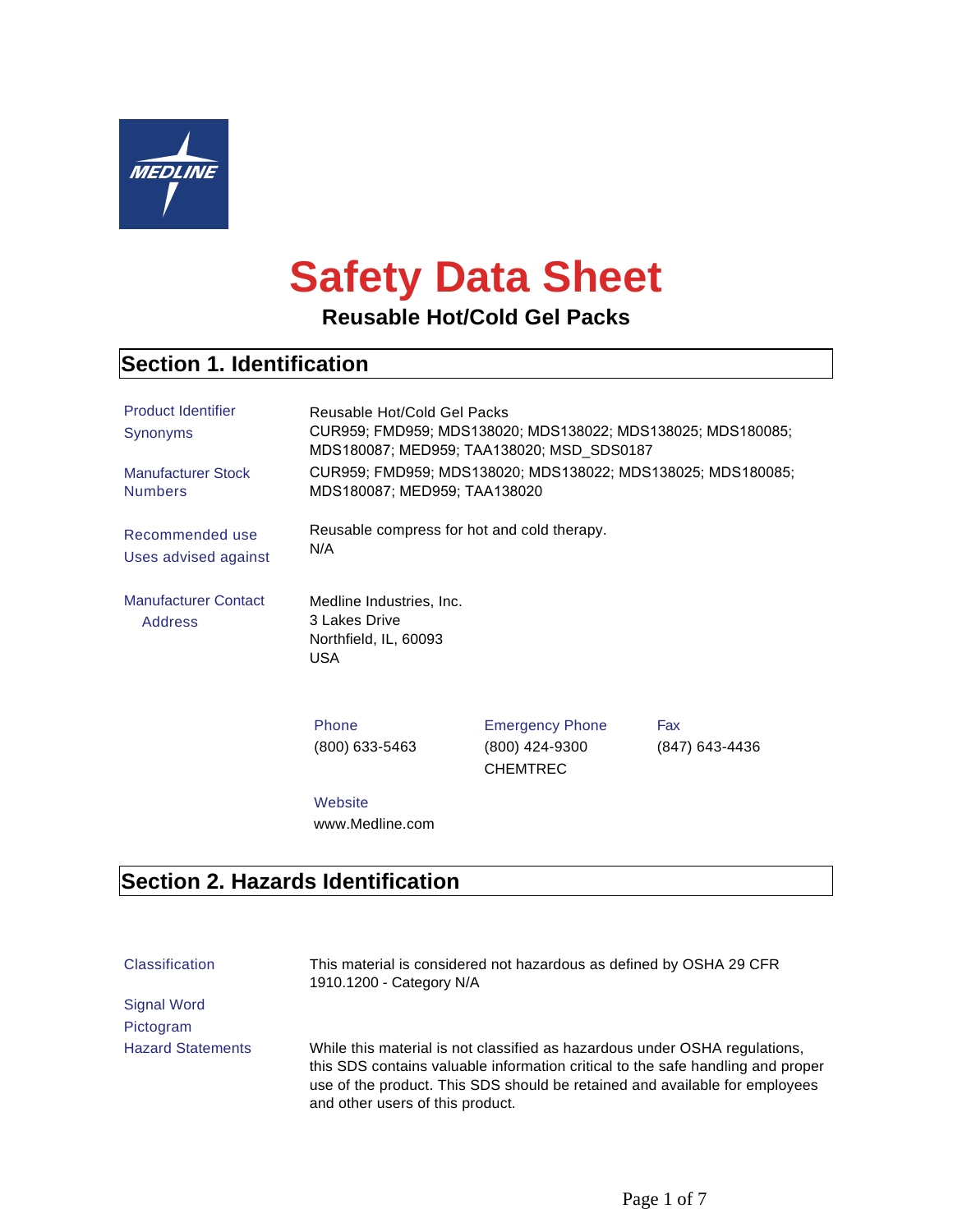| <b>Precautionary Statements</b>            |     |
|--------------------------------------------|-----|
| Response                                   | N/A |
| Prevention                                 | N/A |
| <b>Storage</b>                             | N/A |
| Disposal                                   | N/A |
| Ingredients of unknown<br>toxicity         | 0%  |
| <b>Hazards not Otherwise</b><br>Classified |     |

No Data Available

# **Section 3. Ingredients**

| <b>CAS</b> | <b>Ingredient Name</b> | <b>Weight %</b> |
|------------|------------------------|-----------------|
| 56-81-5    | Glycerine              | $20\% - 40\%$   |
| 9003-04-7  | Polvmer                | $1\% - 5\%$     |

**Occupational exposure limits, if available, are listed in Section 8.**

### **Section 4. First-Aid Measures**

| <b>General Information:</b>                                        | If medical attention is required, show this safety data sheet (SDS) to the doctor<br>in attendance.                                                                                                                                               |
|--------------------------------------------------------------------|---------------------------------------------------------------------------------------------------------------------------------------------------------------------------------------------------------------------------------------------------|
| <b>Primary Routes of Entry:</b>                                    | Eye, Skin, Ingestion, Inhalation                                                                                                                                                                                                                  |
| Inhalation:                                                        | Move victim into fresh air. If breathing is difficult, give oxygen. Do not use mouth<br>to mouth resuscitation if victim ingested or inhaled the substance. If not<br>breathing, give artificial respiration and consult a physician immediately. |
| <b>Skin Contact:</b>                                               | Take off contaminated clothing and shoes. Wash off with plenty of water for at<br>least 15 minutes and consult a physician if you feel uncomfortable.                                                                                             |
| Eye Contact:                                                       | Rinse thoroughly with plenty of water for at least 15 minutes and consult a<br>physician if you feel uncomfortable.                                                                                                                               |
| Ingestion:                                                         | Rinse mouth with plenty of water, make victim drink plenty of water. Do not<br>induce vomiting. Get medical attention if more than 10 grams has been<br>swallowed.                                                                                |
| Most important symptoms<br>and effects, both acute and<br>delayed: | No information available.                                                                                                                                                                                                                         |

# **Section 5. Fire Fighting Measures**

Suitable Extinguishing Media Unsuitable Extinguishing Media N/A

Dry chemical, Carbon dioxide (CO2), Alcohol resistant foam.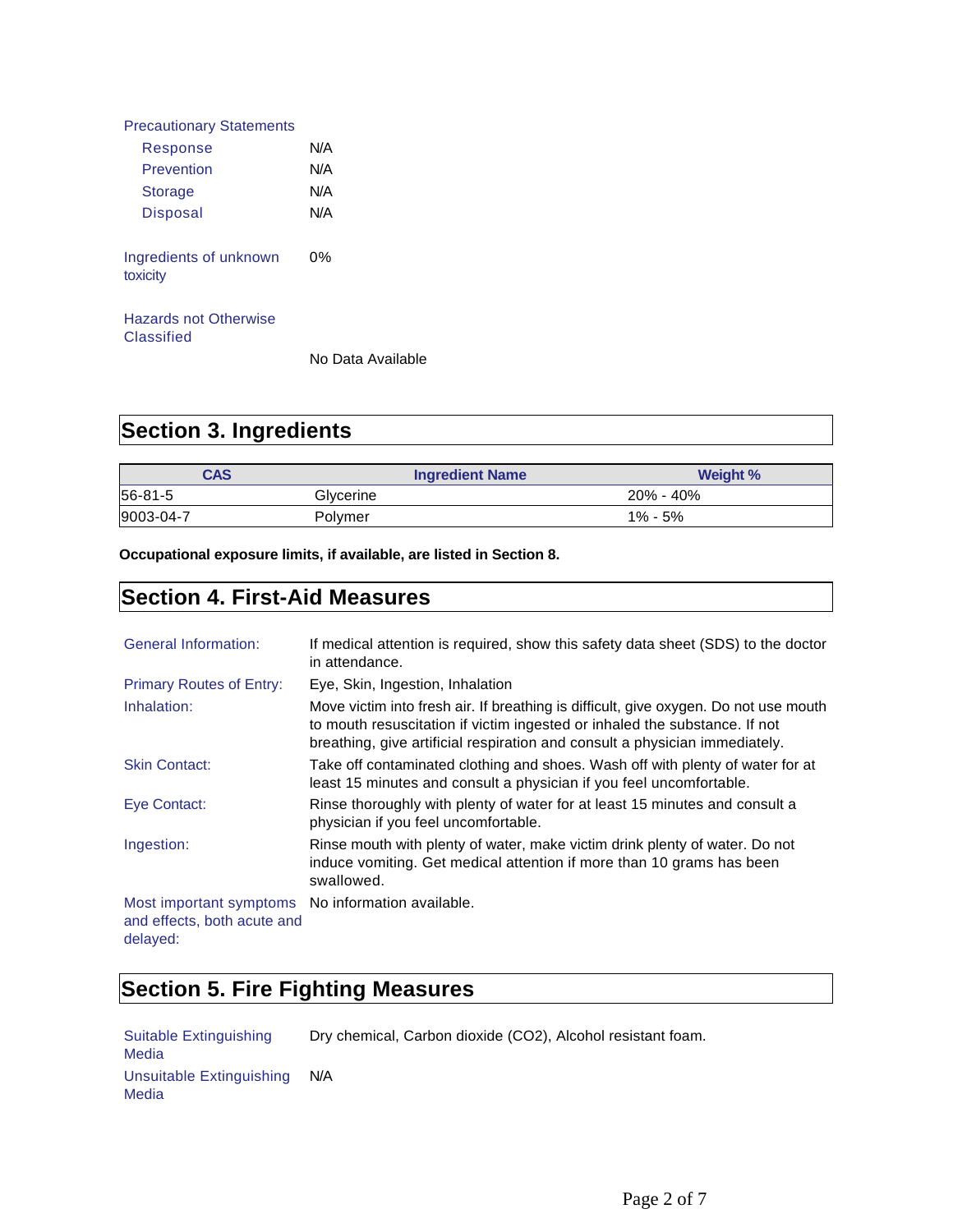| <b>General Information:</b>                 | Non-flammable liquid                                                                                                                |
|---------------------------------------------|-------------------------------------------------------------------------------------------------------------------------------------|
| <b>Special Fire Fighting</b><br>Procedures: | None                                                                                                                                |
| Hazards:                                    | Unusual Fire and Explosive Combustion of vapor and liquid may produce carbon monoxide, carbon<br>dioxide and other hazardous gases. |
| Hazardous Decomposition Carbon monoxide.    |                                                                                                                                     |
| Products:                                   |                                                                                                                                     |

# **Section 6. Accidental Release Measures**

| <b>Personal Precautions.</b><br>Protective Equipment and<br><b>Emergency Procedures:</b> | Remove all sources of ignition. Ensure adequate ventilation. Take<br>precautionary measures against static discharges. Evacuate personnel to<br>safe areas. Keep people away from and upwind of spill/leak. Use personal<br>protective equipment. Avoid breathing vapors and contact with skin or eyes.<br>Wear protective clothing, gloves, safety glasses and dust respirator. |
|------------------------------------------------------------------------------------------|----------------------------------------------------------------------------------------------------------------------------------------------------------------------------------------------------------------------------------------------------------------------------------------------------------------------------------------------------------------------------------|
| <b>Spill/Leak Procedures:</b>                                                            | Remove all sources of ignition. Use spark-proof tools and explosion-proof<br>equipment. Absorb spilled material in dry sand or inert absorbent. In case of<br>large amount of spillage, contain spill by bunding. Adhered or collected<br>material should be promptly disposed of, in accordance with appropriate laws<br>and regulations.                                       |
| Environmental<br><b>Precautions:</b>                                                     | Prevent further leakage or spillage if safe to do so. Do not let product enter<br>drains.                                                                                                                                                                                                                                                                                        |

# **Section 7. Handling and Storage**

| <b>Protective Measures:</b>                                         | Handling is performed in a well ventilated place. Wear suitable protective<br>equipment. Avoid contact with skin and eyes. Avoid inhalation of vapors or<br>mist.                            |
|---------------------------------------------------------------------|----------------------------------------------------------------------------------------------------------------------------------------------------------------------------------------------|
| Measures to prevent fire:                                           | Keep away from heat/sparks/open flames/hot surfaces. Take precautionary<br>measures against static discharges.                                                                               |
| <b>Measures to Prevent</b><br><b>Aerosol &amp; Dust Generation:</b> | N.A.                                                                                                                                                                                         |
| <b>Other Precautions:</b>                                           | Wash hands and face after using of the substances. Replace the<br>contaminated clothing immediately. In addition to use mentioned in the first<br>parts, unforeseen other specific end uses. |

# **Section 8. Exposure Controls/Personal Protection**

| <b>Occupational Exposure</b><br>Limits  | Ingredient<br>Name | <b>ACGIH</b><br>TLV   | <b>OSHA PEL</b>                                                                  | <b>STEL</b> |
|-----------------------------------------|--------------------|-----------------------|----------------------------------------------------------------------------------|-------------|
|                                         | Glycerine          | 10<br>mg/m3<br>(mist) | Total dust: 15 mg/m3 TWA: 10 mg/m3<br>Respirable fraction: 5mg/m3<br>TWA: 5mg/m3 | N/A         |
|                                         | Polymer            | N/A                   | N/A                                                                              | N/A         |
| <b>Personal Protective</b><br>Equipment | N/A                |                       |                                                                                  |             |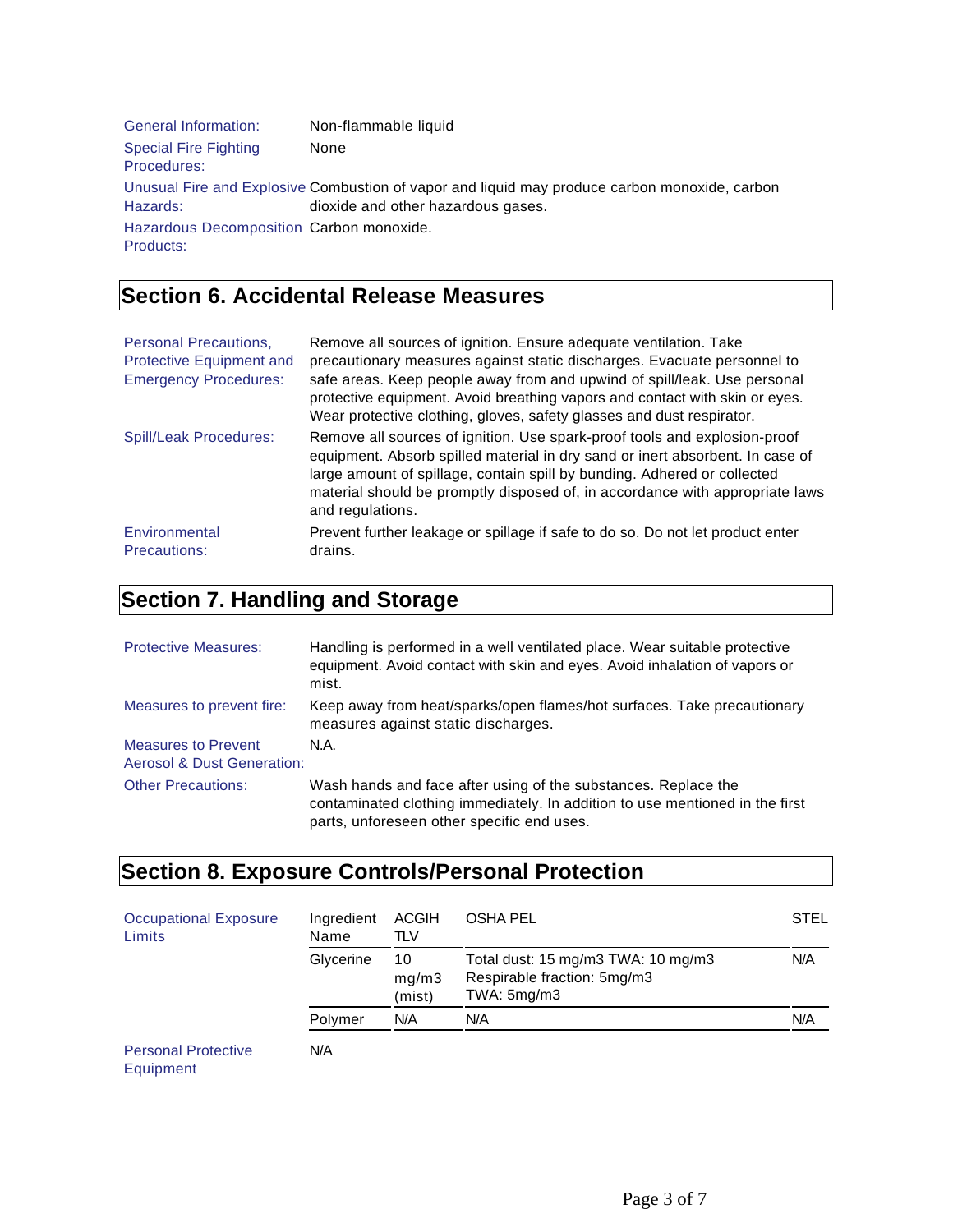| <b>Respiratory Protection:</b> | Use appropriate respirator if exposure limits are exceeded or if irritation or<br>other symptoms are experienced. Recommended Filter Type: Low boiling<br>organic solvent, Type AX, Brown, conforming to EN371. |
|--------------------------------|-----------------------------------------------------------------------------------------------------------------------------------------------------------------------------------------------------------------|
| Eye Protection:                | Tightly fitting safety goggles (approved by EN 166 (EU) or NIOSH (US).                                                                                                                                          |
| <b>Skin Protection:</b>        | Wear suitable protective clothing.                                                                                                                                                                              |
| <b>Engineering Controls:</b>   | Ensure adequate ventilation, especially in confined areas. Ensure that<br>eyewash stations and safety showers are close to the workstation location.                                                            |

Other Protective Clothing or None. Equipment:

# **Section 9. Physical and Chemical Properties**

| <b>Physical State</b>                 | N.A.        |
|---------------------------------------|-------------|
| Color                                 | Liquid      |
| Odor                                  | N.A.        |
| <b>Odor Threshold</b>                 | N.A.        |
| <b>Solubility</b>                     | Soluble in  |
|                                       | water       |
| Partition coefficient Water/n-octanol | N.A.        |
| VOC%                                  | N/A         |
| <b>Viscosity</b>                      | N.A.        |
| <b>Specific Gravity</b>               | N/A         |
| <b>Density Ibs/Gal</b>                | N/A         |
| Pounds per Cubic Foot                 | N/A         |
| <b>Flash Point</b>                    | N.A.        |
| <b>FP Method</b>                      | N.A.        |
| pH                                    | N.A.        |
| <b>Melting Point</b>                  | No          |
|                                       | information |
|                                       | available   |
| <b>Boiling Point</b>                  | N٥          |
|                                       | information |
|                                       | available   |
| <b>Boiling Range</b>                  | N.A.        |
| LEL                                   | N/A         |
| <b>UEL</b>                            | N/A         |
| <b>Evaporation Rate</b>               | N٥          |
|                                       | information |
|                                       | available   |
| Flammability                          | N.A.        |
| <b>Decomposition Temperature</b>      | N.A.        |
| <b>Auto-ignition Temperature</b>      | No          |
|                                       | information |
|                                       | available   |
| <b>Vapor Pressure</b>                 | No          |
|                                       | information |
|                                       | available   |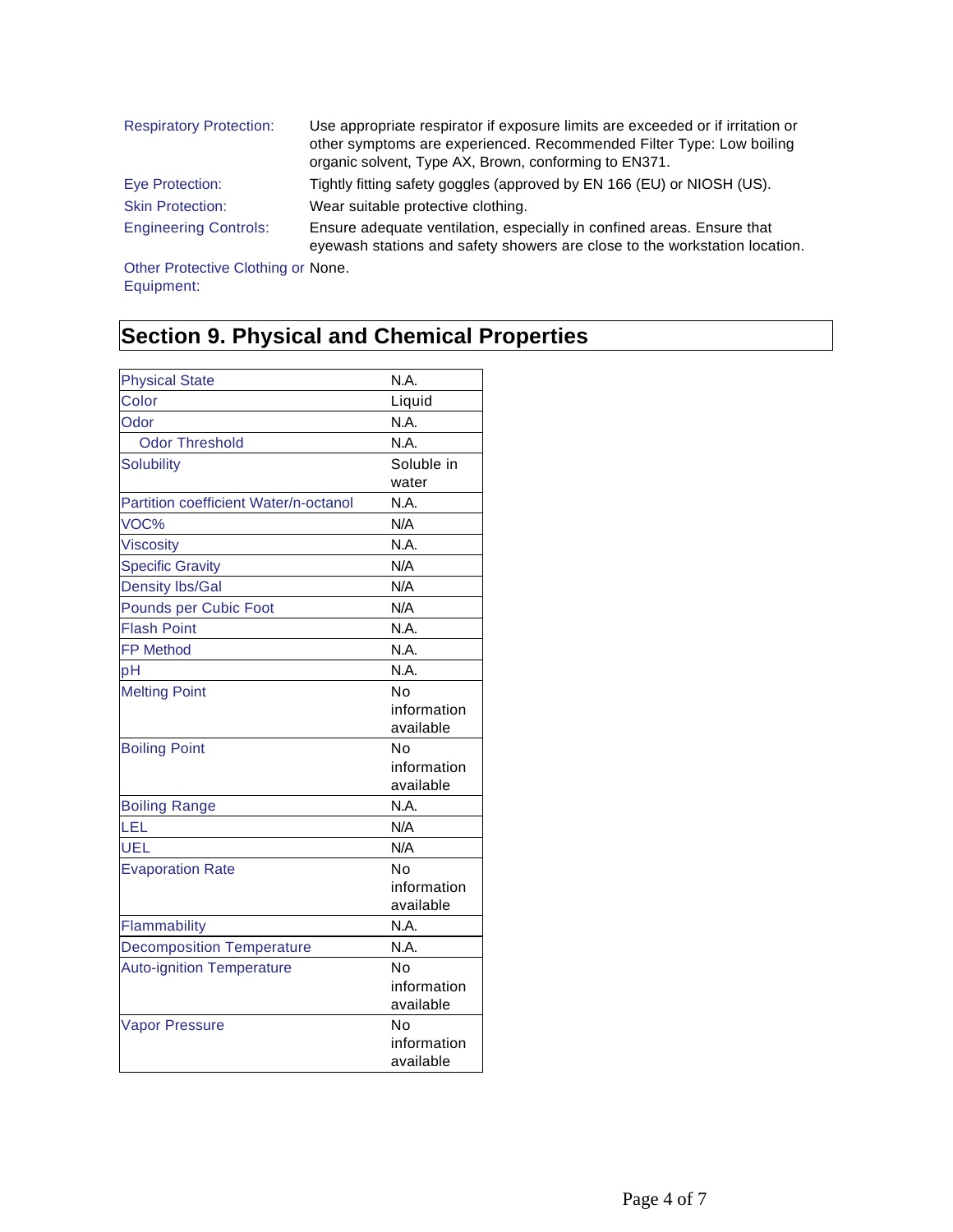information available

#### **Section 10. Stability and Reactivity**

Stability: Stable under proper operation and storage conditions. Conditions to avoid: Melts and decomposes when strongly heated. Incompatibility (Materials to Strong base. Strong acids Avoid): Hazardous Decomposition Carbon monoxide. or Byproducts: Hazardous Polymerization: No polymerization.

## **Section 11. Toxicological Information**

|                                                                     | Precautionary Statements: If medical attention is required show this safety data sheet (SDS) to the doctor<br>in attendance. |
|---------------------------------------------------------------------|------------------------------------------------------------------------------------------------------------------------------|
| <b>Potential Health Effects:</b>                                    | Eye Contact:<br>Slight eye irritation                                                                                        |
|                                                                     | Skin Absorption:<br>Very slight skin irritation                                                                              |
|                                                                     | Inhalation:<br>4hrs LC50 Rat: Expected 88 mg/L                                                                               |
|                                                                     | Ingestion:<br>LD50 Rat: 2300 mg/kg                                                                                           |
|                                                                     | Target Organs:                                                                                                               |
|                                                                     | No information available                                                                                                     |
| <b>Primary Routes of</b><br>Exposure:                               | Percutaneous, Inhalation.                                                                                                    |
| Potential Effects of Chronic No information available.<br>Exposure: |                                                                                                                              |
| Irritation/Sensitization:                                           | No information available.                                                                                                    |
| Teratogenicity:                                                     | Based on available data, the classification criteria are not met.                                                            |
| Mutagenicity:                                                       | Based on available data, the classification criteria are not met.                                                            |
| <b>Reproductive Toxicity:</b>                                       | Based on available data, the classification criteria are not met.                                                            |

## **Section 12. Ecological Information**

| Ecotoxicity:      | No information available. |
|-------------------|---------------------------|
| Biodegradability: | No information available. |
| Bioaccumulation:  | No information available. |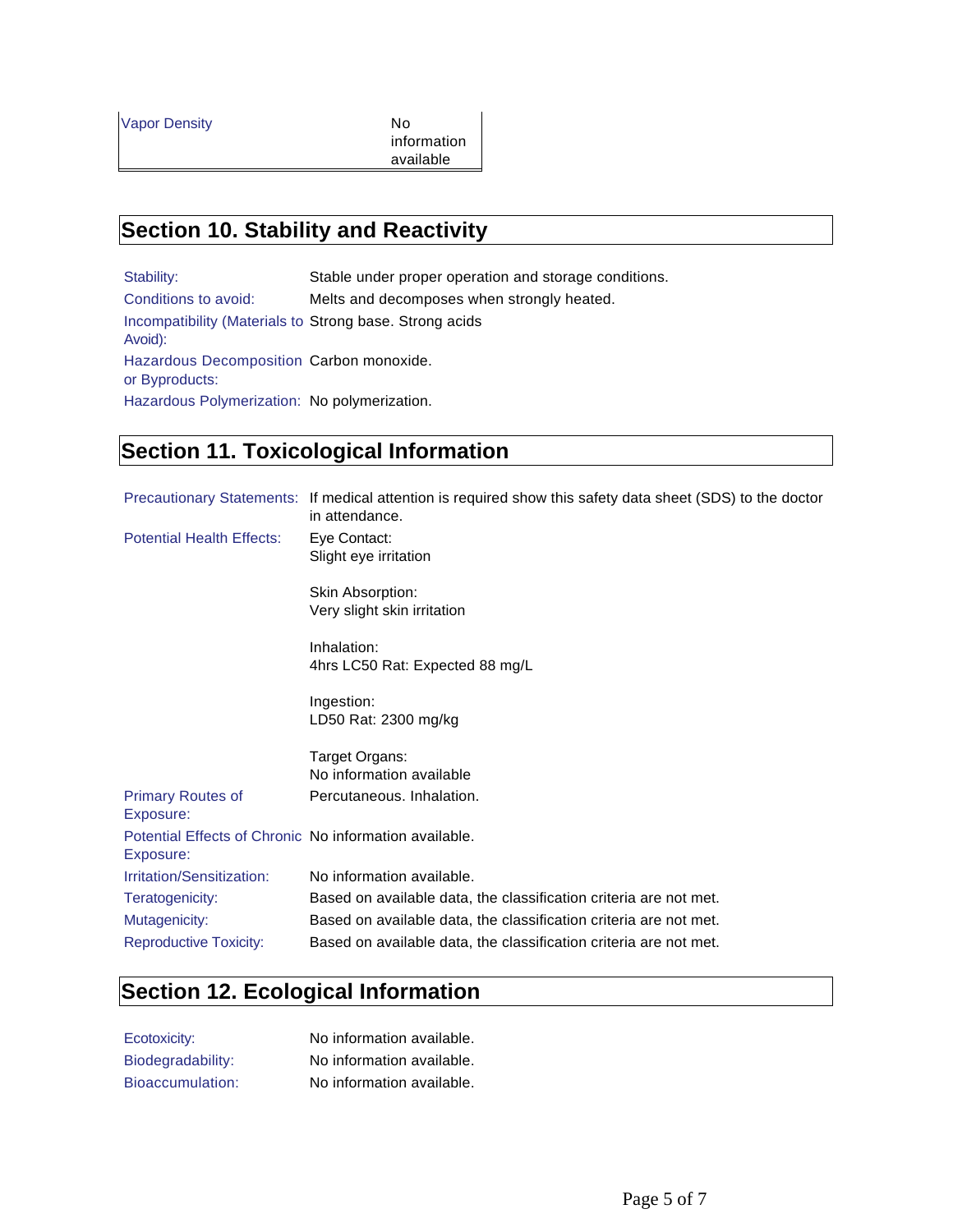| Mobility:              | No information available.                                                   |
|------------------------|-----------------------------------------------------------------------------|
| Other adverse effects: | Polymer does not meet the criteria for PBT and vPvB according to Regulation |
|                        | (EC) No 1907/2006, annex XIII.                                              |

## **Section 13. Disposal**

Waste Disposal Method: Before disposal should refer to the relevant national and local laws and regulation.

## **Section 14. Transport Information**

| <b>UN Number</b>                      | N/A                               |
|---------------------------------------|-----------------------------------|
| UN Proper Shipping Name Not Regulated |                                   |
| <b>DOT Classification</b>             | Not Regulated                     |
| <b>Packing Group</b>                  | Not Regulated                     |
| DOT:                                  | Not regulated as dangerous goods. |
| IATA:                                 | Not regulated as dangerous goods. |
| IMDG:                                 | Not regulated as dangerous goods. |

# **Section 15. Regulatory Information**

| SARA 311/312:                                        | Refer to Section 2 of the SDS.       |
|------------------------------------------------------|--------------------------------------|
| <b>SARA 302:</b>                                     | N.A.                                 |
| <b>SARA 304:</b>                                     | N.A.                                 |
| <b>SARA 313:</b>                                     | N.A.                                 |
| <b>TSCA:</b>                                         | All components are listed or exempt. |
| <b>CERCLA Hazardous</b><br>Substance List:           | N.A.                                 |
| Clean Air Act (CAA) Section N.A.<br>112, 112 $(r)$ : |                                      |
| New Jersey Right to Know GLYCERIN.<br>Components:    |                                      |
| Pennsylvania Right to<br><b>Know Components:</b>     | 1,2,3-PROPANETRIOL.                  |
| Rhode Island Right to<br><b>Know Components:</b>     | glycerol.                            |

## **Section 16. Other Information**

Revision Date 5/10/2019

| Legend                        | N.A. - Not Applicable<br>N.E. - Not Established<br>N.D. - Not Determined |
|-------------------------------|--------------------------------------------------------------------------|
| HMIS (U.S.A.): Health         | 1                                                                        |
| HMIS (U.S.A.): Flammability 0 |                                                                          |